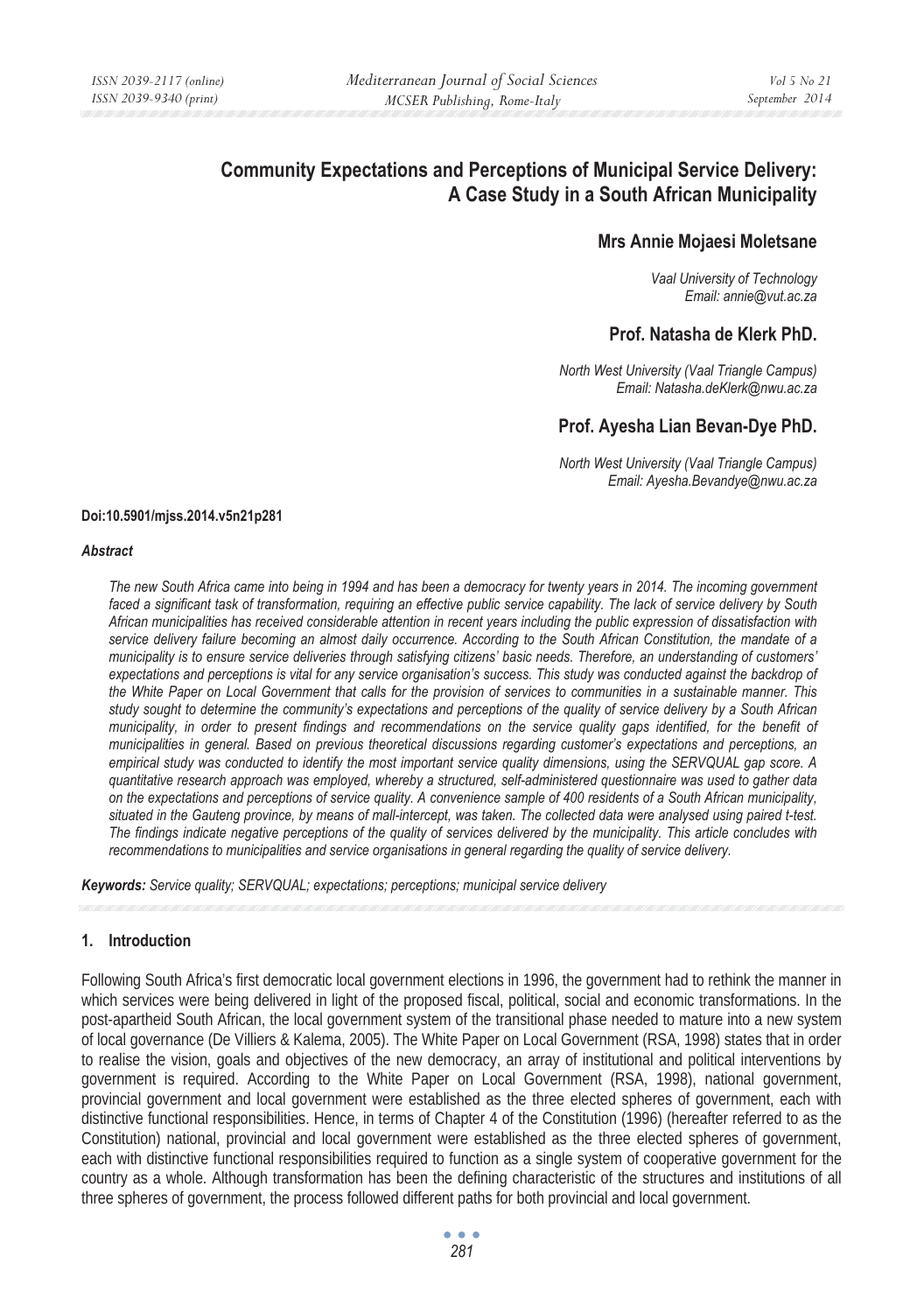| ISSN 2039-2117 (online) | Mediterranean Journal of Social Sciences | Vol 5 No 21    |
|-------------------------|------------------------------------------|----------------|
| ISSN 2039-9340 (print)  | MCSER Publishing, Rome-Italy             | September 2014 |

Local government came into being much later than the other two spheres of government, generating new opportunities for a more responsive and efficient government. However, incorporating local government into the system of cooperative governance has proved to be complex. Furthermore, The White Paper on Local Government (RSA, 1998) highlights that the absence of a definite policy on provincial government, generates uncertainty about the role of this sphere in reconstruction and development. As a result, there is intransigence in the relationship between the different spheres of government (Schacter, 2000). In order to facilitate and improve service delivery, there should be a coordinated effort from all spheres of government.

Municipalities are important role players in service delivery and are required by law to find innovative methods to involve communities in all their affairs (Boshoff & Mazibuko, 2008). According to the Constitution, the mandate of a municipality, is to ensure that the service deliveries for which it is responsible satisfy citizens' basic needs, such as water supply, sewerage collection and disposal, refuse removal, electricity and gas supply, health services, roads and storm water drainage, street lighting, and municipal parks and recreation (Boshoff & Mazibuko, 2008). Nealer and Raga (2007) opine that the Constitution is a contract between the South African Government and the citizens of the country, established by the structuring of the three spheres of government legislature and execution of public policies. Therefore, the government is under a moral obligation to identify and address the needs of the country's citizens. Therefore, in order to add value to the respective communities and society as a whole, government needs to determine which services should be addressed through more effective, efficient and economical public administration and management.

The White Paper on Municipal Service Partnerships offers support to the views of the role of municipalities and the case for nationally set standards for municipal service delivery, monitored within a national framework for performance management (Curtis, 1999). From the customers' perspective, expectations of services have shifted upwards, with greater emphasis placed on the quality of service. From a best value perspective, the measurement of service quality is that the public sector should take into account customer expectations and perceptions of services (Robinson, 1999). A regularly used method is the utilisation of gap scores that enable service managers to assess current service quality and quantify the gaps that exist. As such, the service quality dimensions assist in gaining an understanding of the broad areas within which customers have particularly high or low expectations, and in assessing where there may be relatively large service gaps (Wisniewski, 2001).

The emergence of the new South African democracy in 1994 brought with it expectations of equalisation across racial, gender, socio-economic and geographic boundaries, together with fair and just delivery of services, access to basic services and the hope that all citizens would have freedom and dignity (Van der Wal, Pampallis & Bond, 2002). The challenge lies in ensuring that municipalities provide optimal and professional services to the citizens of heterogeneous cultures (Pretorius & Schurink, 2007). Municipalities are the vehicles selected by national government to address the service-delivery challenge and to reduce the apartheid backlog, whilst concurrently raising the level of services delivered (Hemson, 2004). The leadership and governance framework should be manifested through a set of techniques and methods related to effective policy implementation, monitoring and evaluation (Van der Waldt, 2004).

According to Van der Wal et al. (2002), the ultimate aim of any modern government is to create conditions within a country that ensure that every stakeholder enjoys a good quality of life, and that to do so, necessitates that government identifies priorities in relation to formulated objectives, targets, services and strategies. Owing to the recent challenges facing public organisations globally, a new public management system, which focuses more on the business management system used in private sector management, is being adopted (Farnham & Horton, 1996).

Service delivery and service quality, determined by the disparity between the expectations of the community and its perceptions of the service actually delivered (Curry & Sinclair, 2002), can provide an organisation with a lasting competitive advantage (Van der Wal et al., 2002). The quality of services provided by organisations can mean the difference between success and failure. Service quality, customer satisfaction and customer value have become the main concerns in service organisations and, as a result, many organisations are paying more attention to improving service delivery and service quality (Wang, Hing-Po & Yung, 2004*)*.

The primary aim of the study reported on in this article was to determine the residents' expectations and perceptions of the quality of municipal services delivered by a South African municipality, situated in the Gauteng province, in order to identify potential service quality gaps.

The following research questions are addressed in this article: (1) What are the residents' expectations and perceptions of the quality of service delivery by a municipality? (2) What service quality gaps exist in municipal services delivery?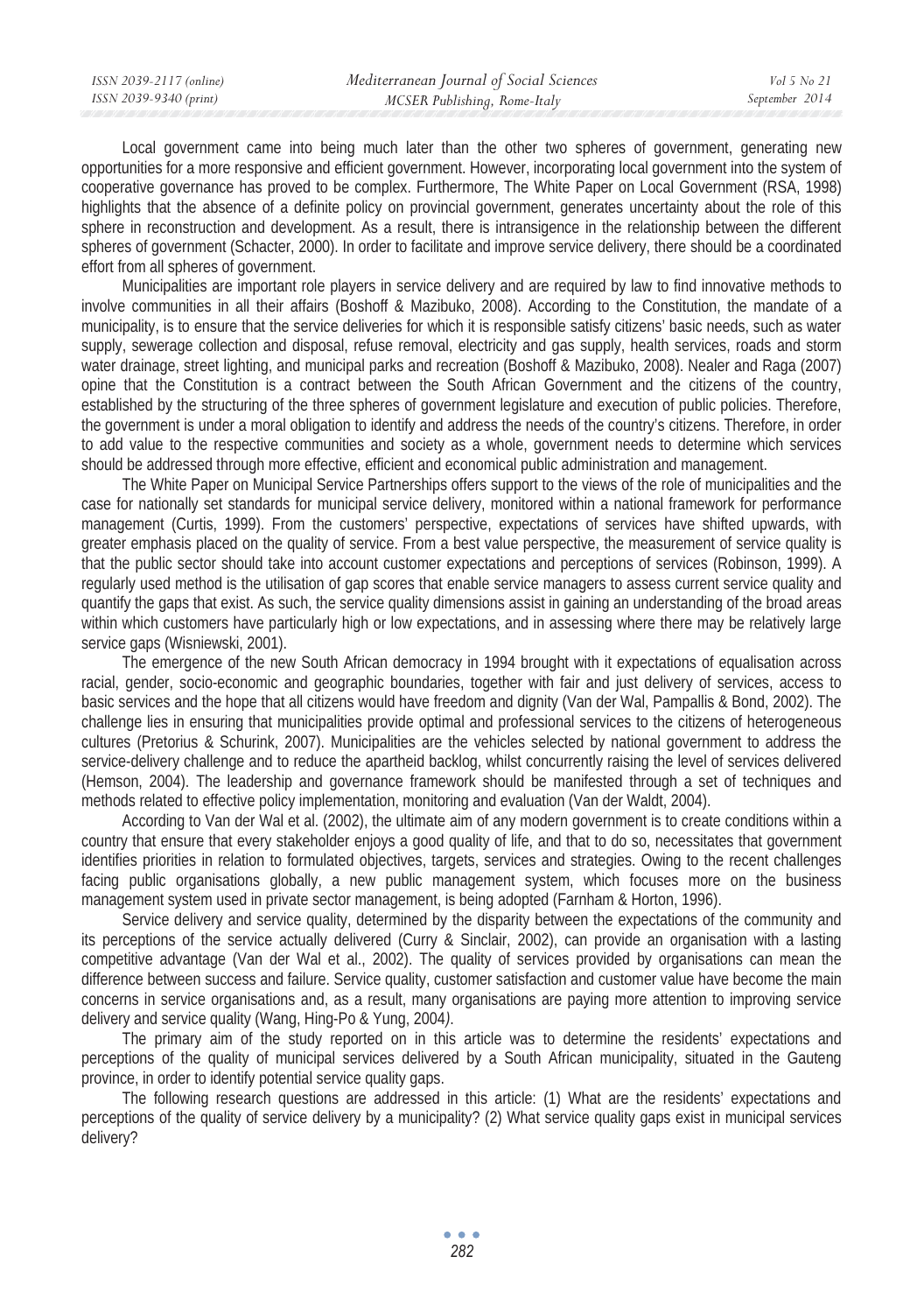# **2. Literature Review**

#### *2.1 Services marketing*

Services contribute to over 80 percent of gross domestic product (GDP) in developed countries, and 50 percent in developing countries (Sayeda, Rajendran & Lokachari, 2010). The service industry is both a major employer and an important source of income in developed economies (Piercy & Rich, 2009). Kotler (2003:97) defines a service as "any act or performance that one party can offer to another that is essentially intangible and does not result in the ownership of anything". Palmer (2011) echoes this, indicating that a service is a product offering in the form of a performance, deed or act that provides want-satisfaction. According to Stevensson (2004), the interaction between the service provider and the customer produces, distributes and consumes services. Theron, Bothma and Du Toit (2003) concur, stating that services, in contrast to products, involve deeds, processes and performances. Owing to the nature and characteristics of services, the concept of service quality is complex and difficult to measure, which has an impact on service quality delivery (Woodruffe, 1995).

Various researchers have identified four generic key characteristics that distinguish a service from a product in the marketing context, namely intangibility, inseparability, heterogeneity and perishability (Du Plessis, Rousseau & Blem, 1995; Theron et al*.,* 2003; Woodruffe 1995). Intangibility refers to something that cannot be seen, touched or evaluated before receipt thereof. The five senses perceive only the results of a service and not the service itself. Service levels are often uncertain and the benefits frequently unknown (Theron et al*.,* 2003). The inseparability characteristic of services refers to the fact that, generally, the production and consumption of a service occurs concurrently (Kotler, 2003). Fisk, Brown and Bitner (1993) indicate that a customer receiving a service is directly involved in the service delivery process and may therefore influence that process. According to Kotler (2003), the heterogeneity characteristic of services reflects how the quality of services varies, depending on when and where they are provided and by whom. Perishability, the fourth service characteristic highlighted, alludes to the fact that services exist in real time, which means that they cannot be stored (Palmer, 2011). These characteristics create various challenges for service marketers and require a unique marketing approach (Boshoff & Du Plessis, 2009).

## *2.2 Service quality*

Delivering quality service is essential for the success and survival of service organisations (Noone & Namasivayam*,* 2010). In a turbulent and competitive global business environment, organisations face considerable pressure to meet or exceed customer expectations by delivering services that are of the highest quality (Dorsch, Yasin & Czuchry, 1997). Service quality is a critical determinant for the success of an organisation in a competitive environment, where any decline in customer satisfaction due to poor service quality should be a matter of concern. Customers have high service expectations and are aware of rising standards in service, prompted by competitive trends in the business environment (Frost & Kumar, 2000). Service quality is a major area of attention for practitioners, managers and researchers because of its strong impact on business performance, costs, customer satisfaction, customer loyalty and profitability (Seth & Deshmukh, 2005). Earlier research by Parasuraman, Zeithaml and Berry (1985) proposed that service quality is a function of the difference between expectations and performances along the quality dimensions. Parasuraman, Zeithaml and Berry (1988) later described service quality as a form of attitude-related satisfaction that results from the comparison of expectations with performance. Zeithaml et al*.* (2008) state that customers do not perceive service quality in a unidimensional way but rather judge quality based on multiple factors relevant to the particular context. The dimensions of service quality have been identified through the pioneering research of Parasuraman et al*.* (1985) and comprise five dimensions, namely tangibility, reliability, responsiveness, assurance and empathy.

Tangibility is the appearance of physical facilities, equipment, personnel and communication materials (Santos*,* 2002). Tangibility provides physical representations or images of the service that customers, particularly new customers, will use to evaluate quality. Service organisations often use tangibles to enhance their image, provide continuity and signal quality to customers. The reliability dimension of service quality refers to the ability of service organisations to perform the promised service dependably and accurately, and thus reflects the consistency and dependability of an organisation's performance (Rodriguez, Vazquez Burguete, Vaughan & Edwards, 2011). Wilson, Zeithaml, Bitner and Gremler (2008) opine that reliability means that the organisation delivers on its promises about service delivery, service provision and problem resolution.

Responsiveness is the willingness to help customers and to provide prompt service (Jamal & Anastasiadou, 2009). The organisation must view the process of service delivery and the handling of requests from the customer's point of view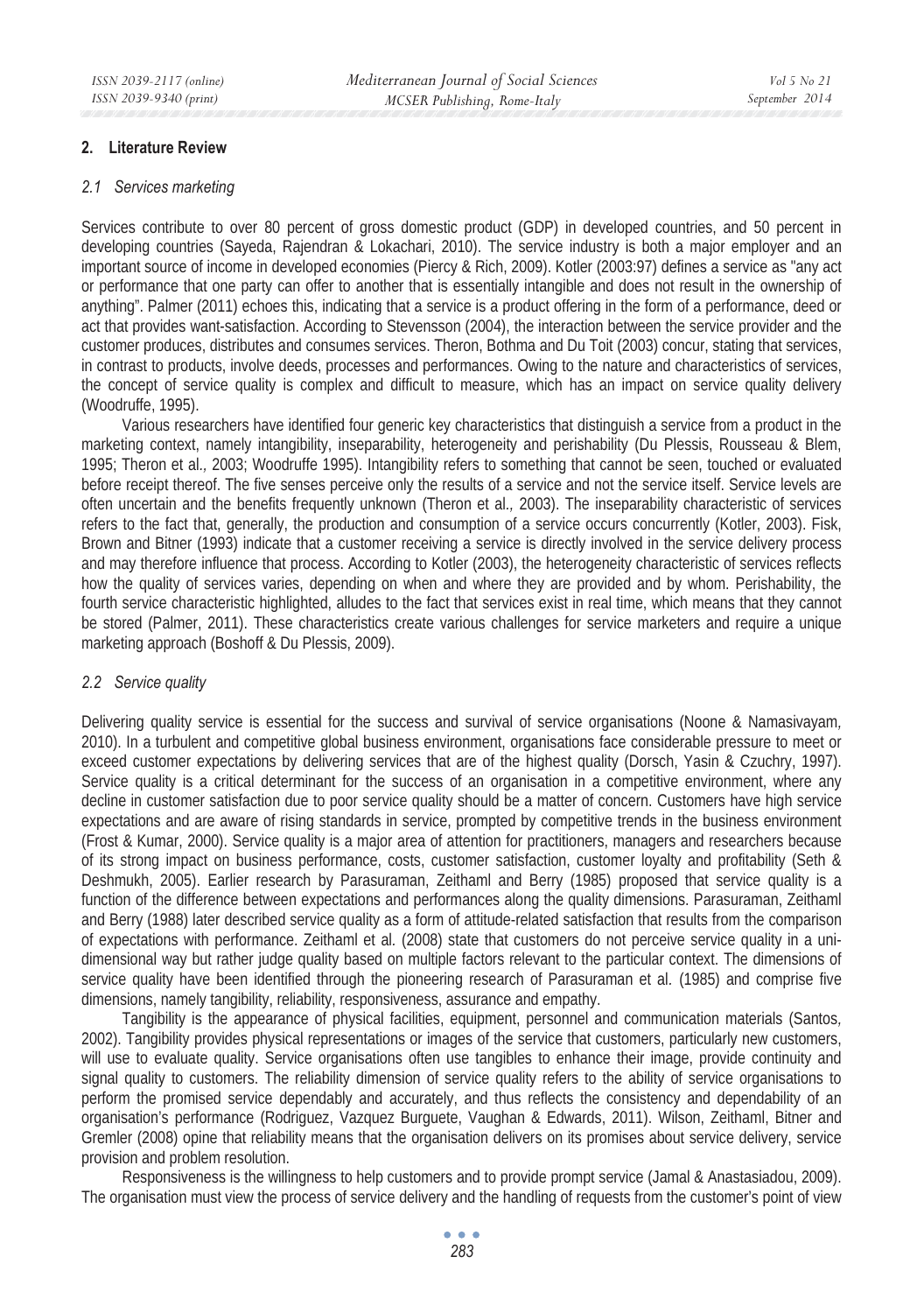| ISSN 2039-2117 (online) | Mediterranean Journal of Social Sciences | Vol 5 No 21    |
|-------------------------|------------------------------------------|----------------|
| ISSN 2039-9340 (print)  | MCSER Publishing, Rome-Italy             | September 2014 |

rather than from the organisation's point of view (Wilson et al*.,* 2008). The assurance dimension of service quality addresses the competence of the organisation, the courtesy it extends to its customers and the security of its operations (Bateson & Hoffman, 2011). Jamal and Anastasiadou (2009) define assurance as employees' knowledge and courtesy, and the ability of the organisation and its employees to inspire trust and confidence. Jamal and Anastasiadou (2009) define empathy as the caring and individualised attention that the organisation provides its customers. Bateson and Hoffman (2011) explain that empathy is the ability to experience another's feelings as one's own. According to Wilson et al. (2008), the essence of empathy is conveying, through personalised or customised service, that the customers are unique and special and that their needs are understood.

# *2.3 SERVQUAL model*

The SERVQUAL model, developed by Parasuraman et al*.* (1985), is a well-known instrument used by many researchers in the services marketing field measuring consumers' expectations and perceptions of service quality (Grönroos, 2000; Boshoff & du Plessis, 2009; Palmer 2011). The model consists of 22 expectation- and performance-based statements, used to depict the five dimensions of service quality (Zeithaml, Parasuruman & Berry, 1990). The SERVQUAL methodology identifies five gaps where there may be shortfall between expectations and perceptions of actual service delivery (Palmer, 2011). The model suggests that the greater the distance between the two variables where performance supersedes expectations, the greater the service quality gap (Crick & Spencer, 2011).

# **3. Methodology**

This study adopted a quantitative approach to determine residents' expectations and perceptions of service quality delivery by a South African municipality.

## *3.1 Sampling method*

For the purpose of this study, the target population was defined as individuals residing in a municipal boundary, located in the Gauteng Province. The sampling frame selected comprised a list of the ten municipalities in the Gauteng Province in South Africa. Using a judgement sampling method, this sampling frame was narrowed down to one municipality and two pay points in that selected municipality. The reason for selecting the Gauteng province was due its geographical location and the fact that it is the most populous province, comprising 24 percent of the total South African population (Muller, 2014). The two selected pay points where chosen because, at the time of the study, they were the largest pay points serving the residents of the chosen municipality. A non-probability convenience sample of 400 residents was used to conduct this study. Trained fieldworkers, using a mall-intercept approach, distributed questionnaires to residents at the two selected pay points.

## *3.2 Measurement instrument and data collection procedures*

The mall-intercept survey method was applied to collect the data in this study. A structured, self-administered questionnaire was employed to gather the required data. In order to elicit information on community expectations and perceptions of the quality of municipal service delivery, the questionnaire included the standardised SERVQUAL scale, developed and validated by Parasuraman et al., (1985). The SERVQUAL scale, which is in two parts – service expectations and perceptions of actual service delivery quality - comprises five dimensions, namely tangibility (4 items), reliability (5 items), responsiveness (4 items), assurance (4 items) and empathy (5 items). Responses were measured on a five-point Likert scale, where  $1 =$  strongly agree,  $2 =$  agree,  $3 =$  neither agree nor disagree,  $4 =$  disagree and  $5 =$ strongly disagree. In addition, the questionnaire included a section designed to gather the participants' demographical information and a cover letter outlining the purpose of the study.

The questionnaire was piloted on a convenience sample of 54 residents, residing in a municipal boundary outside that of the sampling frame. The results of the pilot test were considered in finalising of the questionnaire. For the pilot, Cronbach alpha values of 0.860 were computed on the customer expectations scale and 0.941 for the customer perceptions scale, both of which exceeded the recommended level of being above 0.600, thereby indicating reliability (Malhotra, 2010). The average inter-item correlation values of 0.258 were recorded on the customer expectations scale and 0.432 on the customer perceptions scale. This suggests convergent and discriminant validity, as both of these values fell within the recommended range of 0.15 to 0.50 (Clark & Watson, 1995).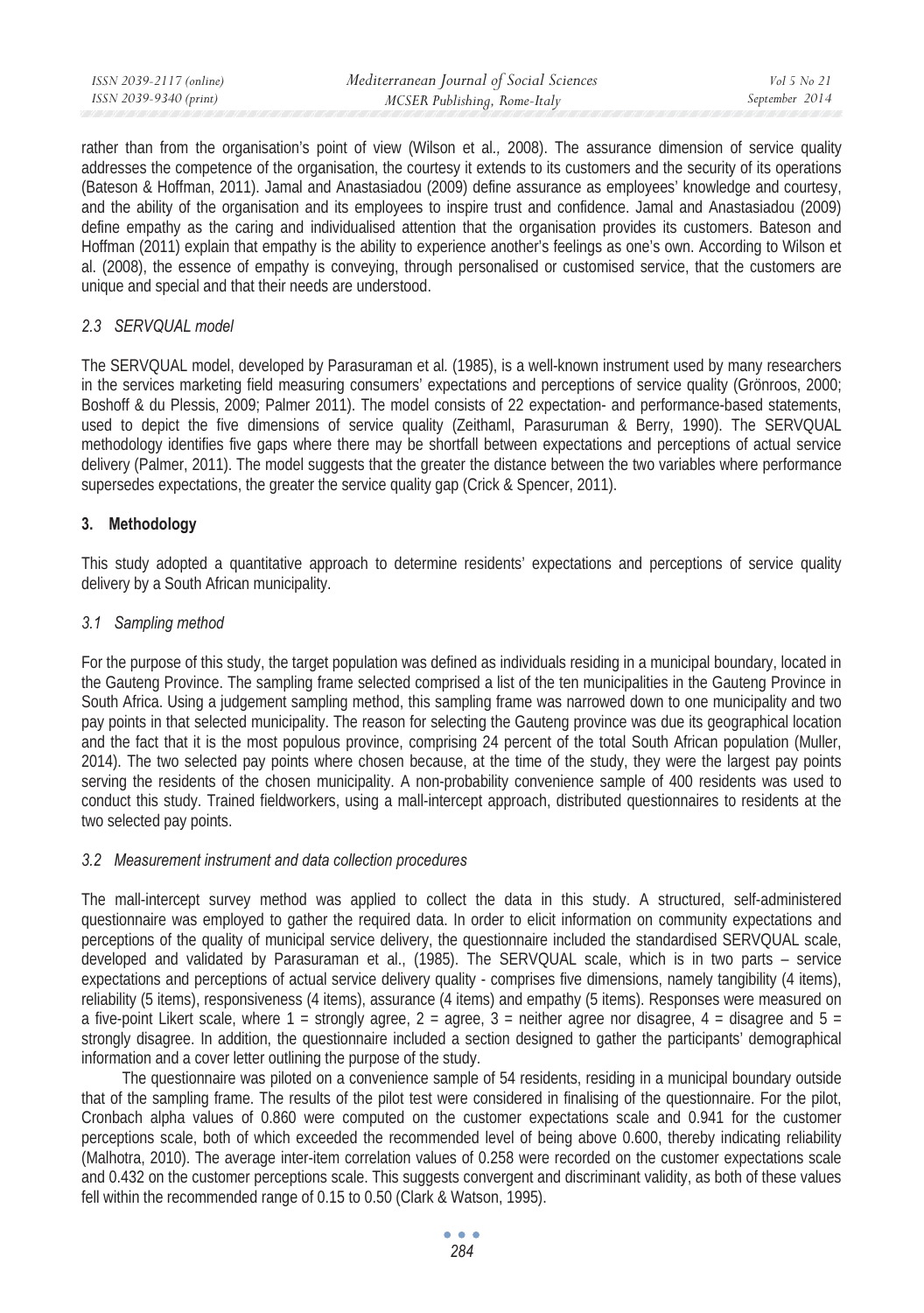| ISSN 2039-2117 (online) | Mediterranean Journal of Social Sciences | Vol 5 No 21    |
|-------------------------|------------------------------------------|----------------|
| ISSN 2039-9340 (print)  | MCSER Publishing, Rome-Italy             | September 2014 |
|                         |                                          |                |

Permission to carry out the survey was obtained from the municipal manager of the selected municipality. Thereafter, using the mall-intercept approach, the self-administered questionnaire was distributed with the assistance of two trained fieldworkers at the two selected pay points through the course of one week. The participants were informed that participation was strictly on a voluntary basis.

# **4. Results**

Of the 400 questionnaires distributed, 367 questionnaires were returned completed, which translates into a response rate of 92 percent. The sample included a greater number of male than female participants. The majority of the participants were African. Concerning the participants' age, the majority of the participants indicated being between 40 and 49 years of age, followed by those who indicated being between 30 and 39 years of age. The majority of the participants indicated that they had been staying in their residence for the past 11 to 20 years, closely followed by those who indicated residing in their residence for the past 6 to 10 years. The demographic information of the sample's participants is presented in Table 1.

#### **Table 1.** Sample description

| Gender | Percent (%) | Race     | Percent (%) | Age       | Percent (%) | <b>Occupancy vears</b> | Percent (%) |
|--------|-------------|----------|-------------|-----------|-------------|------------------------|-------------|
| Male   | 55          | White    | 16          | $20 - 29$ | 15          | 0-5                    |             |
| Female | 45          | African  | 76          | $30-39$   | 29          | $6 - 10$               | 39          |
|        |             | Coloured |             | 40-49     | 39          | $11 - 20$              | 37          |
|        |             | Asian    |             | 50-59     | 16          | $20+$                  | 15          |
|        |             |          |             | $60+$     |             |                        |             |

In the main survey, a Cronbach alpha value of 0.912 was computed on the customer expectations scale and an alpha value of 0.884 on the customer perceptions scale. The Cronbach alpha values for the individual constructs ranged between 0.657 and 0.912. With regard to content validity, the customer expectations scale and the customer perceptions scale, as well as the five dimensions within each, all scored average inter-item correlation values within the recommended range of 0.15 to 0.50. Although the average inter-item correlation for the responsiveness dimension in the customer expectations scale and the tangibility dimension in the customer perceptions scale exceeded the recommended 0.50 level, it was only by a marginal amount. Table 2 shows the reliability and validity measures for the customer expectations and perceptions and for each of the five dimensions.

**Table 2.** Customers' expectations and perceptions

|                  |                 |                | <b>Customer expectations</b> | <b>Customer perceptions</b> |                        |  |
|------------------|-----------------|----------------|------------------------------|-----------------------------|------------------------|--|
| <b>Dimension</b> | Number of items | Cronbach alpha | Inter-item correlation       | Cronbach alpha              | Inter-item correlation |  |
| Tangibility      |                 | 0.787          | 0.485                        | 0.863                       | 0.612                  |  |
| Reliability      |                 | 0.769          | 0.402                        | 0.820                       | 0.478                  |  |
| Responsiveness   |                 | 0.818          | 0.535                        | 0.594                       | 0.273                  |  |
| Assurance        |                 | 0.728          | 0.402                        | 0.542                       | 0.228                  |  |
| Empathy          |                 | 0.774          | 0.407                        | 0.657                       | 0.276                  |  |
| Overall score    |                 | 0.912          | 0.320                        | 0.884                       | 0.245                  |  |

Means below 2 were returned on all five dimensions of the customer expectations scale (a low score indicates high customer service expectations) and means above 4 were returned on all five dimensions of the customer perceptions scale (a high score indicates low customer perceptions of the quality of service delivery). This suggests that whilst the residents of this municipality had high expectations of quality service delivery, their perceptions of the quality of the municipality's actual service delivery to be low. By implication, this infers that there are gaps in the service delivery of this municipality that need to be addressed.

A paired sample t-test was performed in order to test whether the differences between customers' service expectations of this municipality and their perceptions of the actual service delivery were significant. The significance level was set at the conventional 5 percent level. The means, standard deviations (SD), gap means, D-values and pvalues are given in Table 3.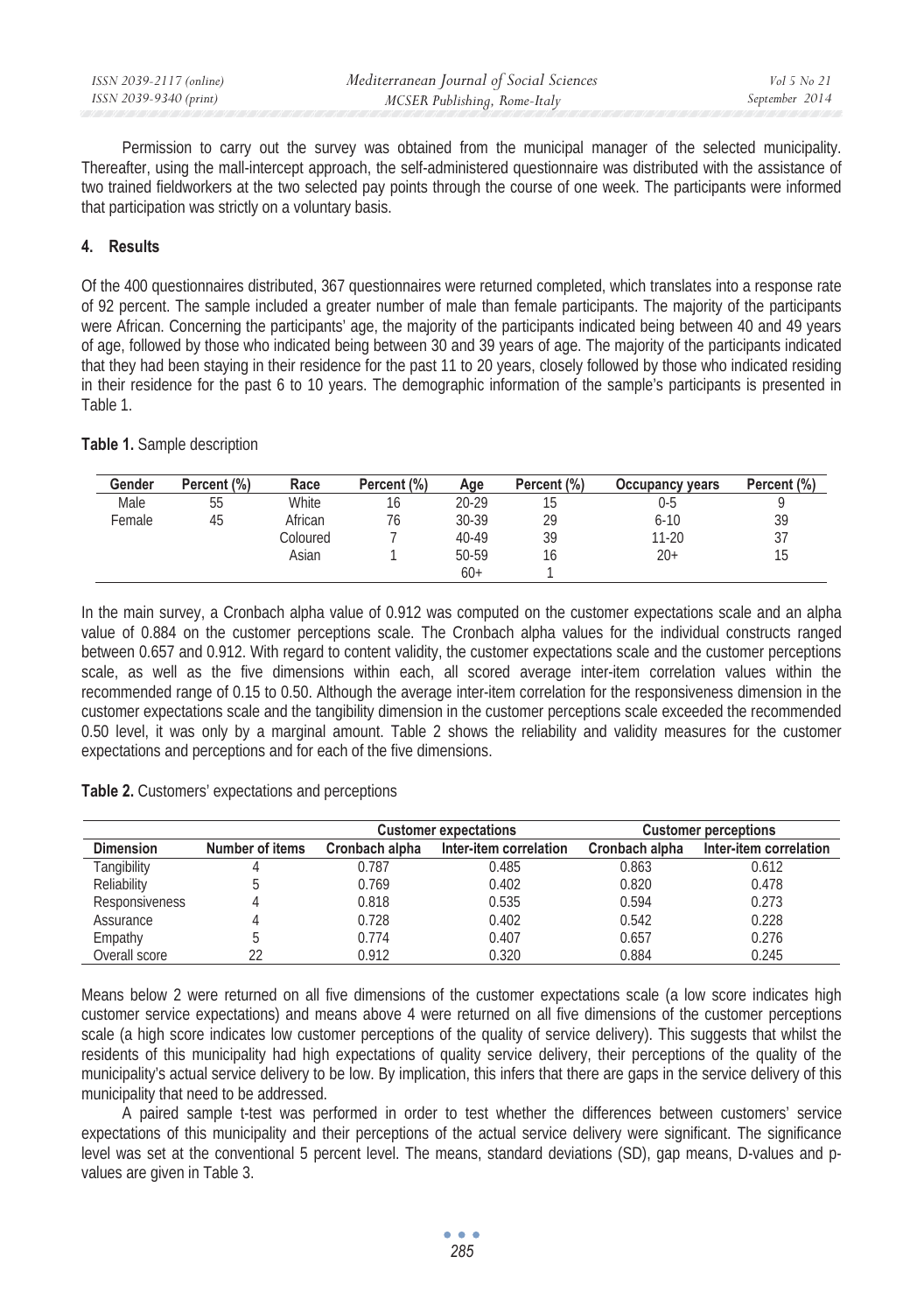# **Table 3:** Paired sample t-test

| Service quality dimensions                       | <b>Expectations</b><br>means (SD) | <b>Perceptions</b><br>means (SD) | Gap means (perception -<br>expectation) | D-values  | P-values |  |
|--------------------------------------------------|-----------------------------------|----------------------------------|-----------------------------------------|-----------|----------|--|
| Tangibility                                      | 1.78(0.53)                        | 4.20(0.69)                       | 2.42                                    | $-49.850$ | $0.000*$ |  |
| Modern looking equipment                         | 1.55(0.75)                        | 3.90(0.88)                       | 2.35                                    | $-28.305$ | $0.000*$ |  |
| Attractiveness of the physical facility          | 1.93(0.36)                        | 4.26(0.83)                       | 2.33                                    | $-35.776$ | $0.000*$ |  |
| Neatness of personnel's appearance               | 1.84(0.67)                        | 4.30(0.79)                       | 2.46                                    | $-39.545$ | $0.000*$ |  |
| Visually appealing promotional materials         | 1.81(0.65)                        | 4.33(0.83)                       | 2.52                                    | $-41.923$ | $0.000*$ |  |
| Reliability                                      | 1.70(0.58)                        | 4.39(0.57)                       | 2.69                                    | $-66.399$ | $0.000*$ |  |
| Provide services as promised                     | 1.72 (0.69)                       | 4.35(0.76)                       | 2.63                                    | $-43.536$ | $0.000*$ |  |
| Sincere interest in solving problems             | 1.72 (0.72)                       | 4.38(0.80)                       | 2.66                                    | $-43.023$ | $0.000*$ |  |
| Services performed right the first time          | 1.70 (0.72)                       | 4.38(0.71)                       | 2.68                                    | $-42.645$ | $0.000*$ |  |
| Services delivered timeously                     | 1.72 (0.74)                       | 4.38(0.71)                       | 2.66                                    | $-41.559$ | $0.000*$ |  |
| Error-free records                               | 1.64(0.78)                        | 4.44(0.73)                       | 2.80                                    | $-40.970$ | $0.000*$ |  |
| Responsiveness                                   | 1.77(0.57)                        | 4.35(0.47)                       | 2.58                                    | $-63.669$ | $0.000*$ |  |
| Inform customers when services will be performed | 1.53(0.79)                        | 4.39(0.76)                       | 2.86                                    | $-41.898$ | $0.000*$ |  |
| Service promptly delivered                       | 1.92(0.66)                        | 4.42(0.74)                       | 2.50                                    | $-34.524$ | $0.000*$ |  |
| Willingness to help customers                    | 1.81(0.68)                        | 4.23(0.77)                       | 2.42                                    | $-43.935$ | $0.000*$ |  |
| Never be too busy to respond to requests         | 1.82(0.72)                        | 4.36(0.65)                       | 2.54                                    | $-45.425$ | $0.000*$ |  |
| Assurance                                        | 1.71(0.52)                        | 4.47(0.39)                       | 2.76                                    | $-78.379$ | $0.000*$ |  |
| Personnel's behaviour instils confidence         | 1.72(0.70)                        | 4.38(0.59)                       | 2.66                                    | $-49.867$ | $0.000*$ |  |
| Feeling secure with transactions                 | 1.74 (0.73)                       | 4.49(0.59)                       | 2.75                                    | $-51.840$ | $0.000*$ |  |
| Personnel are consistently polite                | 1.69(0.67)                        | 4.49(0.59)                       | 2.80                                    | $-50.928$ | $0.000*$ |  |
| Personnel are knowledgeable                      | 1.70(0.71)                        | 4.47(0.61)                       | 2.77                                    | $-50.099$ | $0.000*$ |  |
| Empathy                                          | 1.67(0.52)                        | 4.47(0.42)                       | 2.80                                    | $-74.376$ | $0.000*$ |  |
| Give individual attention                        | 1.69(0.68)                        | 4.43(0.62)                       | 2.74                                    | $-49.686$ | $0.000*$ |  |
| Convenient operating hours                       | 1.69 (0.74)                       | 4.48(0.63)                       | 2.79                                    | $-47.043$ | $0.000*$ |  |
| Give personal attention                          | 1.69(0.70)                        | 4.43(0.68)                       | 2.74                                    | $-48.364$ | $0.000*$ |  |
| Have the customers' best interests at heart      | 1.67(0.72)                        | 4.46(0.63)                       | 2.79                                    | $-52.731$ | $0.000*$ |  |
| Personnel understand customers' specific needs   | 1.61(0.70)                        | 4.46(0.64)                       | 2.85                                    | $-54.487$ | $0.000*$ |  |
| *Significant at the 0.05 level                   |                                   |                                  |                                         |           |          |  |

As is evident from Table 3, the difference between customers' expectations and was statistically significant for each of the five dimensions of service quality. These negative gaps indicate that the perceived service quality provided by this municipality does not meet the customers' expectations. Furthermore, for each of the 22 statements there is evidence that the quality of service falls short of the customers' expectations, thereby inferring dissatisfaction with the services provided. The largest gap scores were recorded on the dimensions pertaining to empathy (mean = 2.80), assurance (mean  $= 2.76$ ) and reliability (mean  $= 2.69$ ). This suggests that there is an urgent need for this municipality to address the way in which its front-office staff members deal with customers and how their back-office staff members deliver services.

## **5. Discussion**

This study investigated customers' expectations and perceptions of the quality of municipal services delivered by a South African municipality. In order to measure the difference between customers' expectations and perceptions, this study used the SERVQUAL instrument. The SERVQUAL gap score proved useful for assessing levels of service quality, where gap analysis was applied to identify service shortfalls of municipal services. The results in this study provide valuable insights into the overall current status on municipal service delivery. This study indicates customer dissatisfaction of municipal service delivery in all five areas of service quality, namely tangibility, reliability, responsiveness, assurance and empathy, with the most marked dissatisfaction occurring on the dimensions of empathy, assurance and reliability.

The first two dimensions of empathy and assurance typically relate to the way in which front office staff members engage with customers. The evidence in the sample suggests that the front office personnel at this municipality do not provide caring and individualised attention to customers. Moreover, they appear to come across as being incompetent at their jobs. In order to address this problem, a training programme needs to be implemented that comprises two components. The first component of the training programme should focus on teaching staff members how to engage with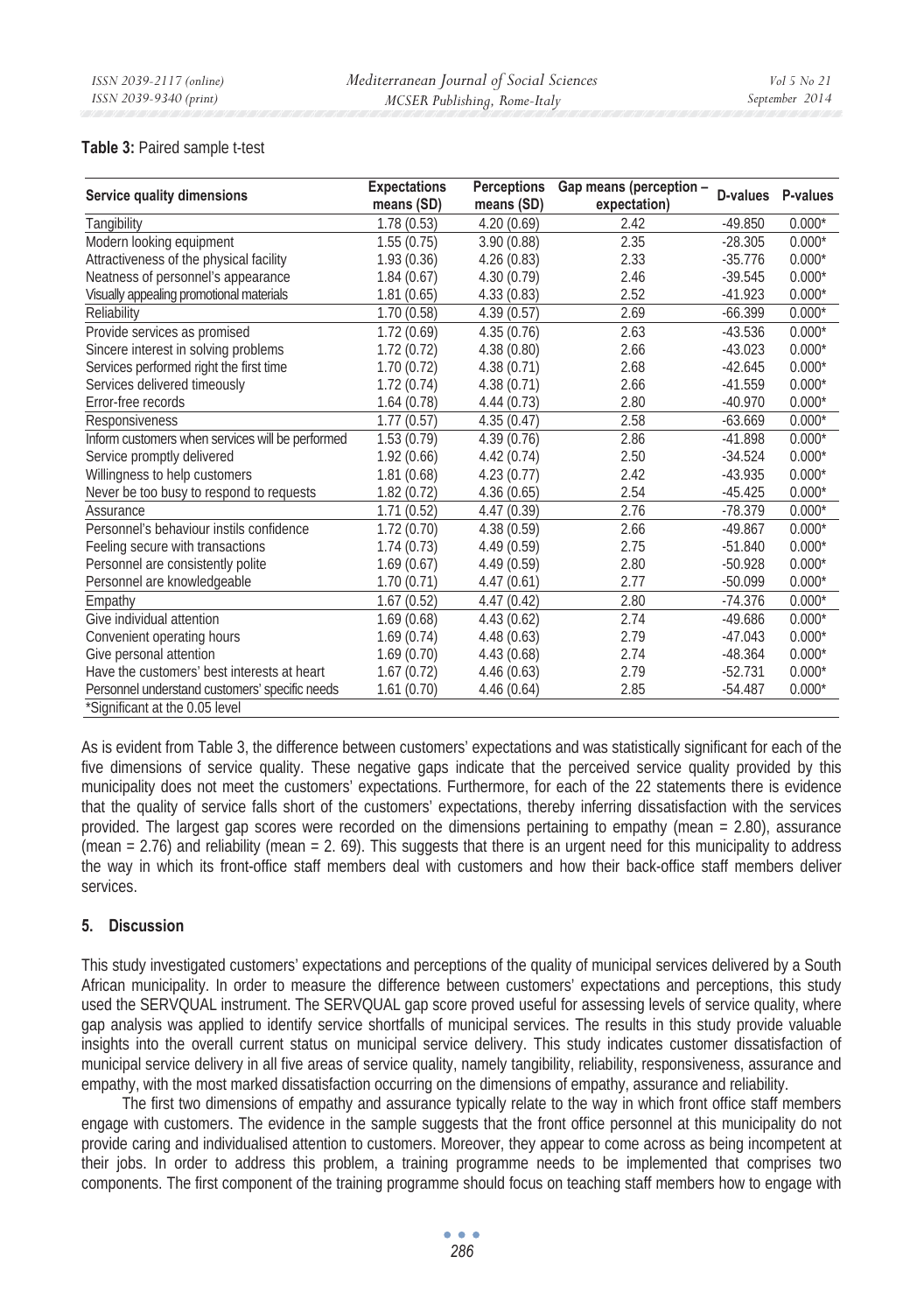|                        | Mediterranean Journal of Social Sciences |                |
|------------------------|------------------------------------------|----------------|
| ISSN 2039-9340 (print) | MCSER Publishing, Rome-Italy             | September 2014 |

members of the public, and be attentive and polite to customers. The second component of the programme should focus on equipping the staff members with the necessary knowledge and skills required to carry out their duties in a competent manner. Each new staff member should be sent on such training programmes and existing staff members should be sent on periodical refresher courses. In addition, it is advised that an incentive programme, such as staff member of the month, be implemented to reinforce the skills gained from the training programme. Such initiatives may also facilitate improving the responsiveness of staff members.

This study also found that there was a large gap in expectations and perceptions on the dimension of reliability, which pertains to the performance of service in an accurate and dependable manner. The cause of this gap requires further investigation by the municipality. While the fault may lie with the back office personnel, it may also be a systems problem, or even a combination of both. If it is a personnel problem, once again training is advised. It may also be necessary to recruit suitable qualified individuals to manage the systems and processes necessary to ensure reliable service delivery. If a systems problem is suspected then an ergonomist consultant needs to be hired. In addition, attention should be given to improving the collaboration, co-ordination and co-operation between departments, integrating planning processes between departments and providing leadership training for the management team. Investment in modern computer systems may also help in addressing this problem.

Clearly, there is a problem on each of the five dimensions of service quality at this municipality, with the most pressing issues being empathy, assurance and reliability. More often than not, poor management is at the heart of service delivery problems and a more aggressive strategy that would address all five dimensions would be to evaluate the management structure of the municipality. This would entail forcing managers to reapply for their positions as a way of weeding out apathetic and incompetent managers, implementing five-year performance-based contracts for all managerial positions and having strict measures in place to ensure that managerial bonuses are awarded strictly on a quantified performance basis.

The study offers insights into customers' expectations and perceptions of the quality of municipal service delivery, but certain limitations should be noted. Although the sample included residents from different genders, ages and years of occupancy, it was a convenience sample. As such, caution should be exercised in generalising the findings of the target population. Future research may be undertaken to complement the findings of this study by developing the service delivery model that municipalities can employ to deliver the required services. Furthermore, owing to this study only including one municipality, future research should be expanded to include more municipality boundaries throughout South Africa.

## **6. Conclusion**

Municipalities in South Africa exist primarily for improving the welfare of the local communities they serve and therefore should be aware of their customers' expectations and perceptions of service quality, as evaluated in this study. Local government in South Africa is undividable from the events that have shaped the South African socio-economic and political landscape. The South African 1996 Constitution stipulates that all spheres of government are responsible for ensuring the delivery of basic services to all South Africans. Local authorities particularly face a massive task, as there is a huge backlog in access to basic services in South Africa. Municipalities in South Africa are important role players in service delivery and are required by law to find innovative methods to involve communities in all their affairs. Although municipalities face many challenges concerning service delivery, one of the major concerns among South Africans is slow service delivery by municipalities. Many municipalities find it challenging to find ways to accomplish their requirement to deliver quality services to their communities.

This study shows a significant difference between customers' expectations and perceptions of the municipal service quality delivered. Driven by these differences, municipalities are increasingly required to redefine their role, strengthen their customer focus as the core value of the organisation and build integrated service models based on meeting customer needs more efficiently and effectively. The municipality should ensure the encouragement of active participation by the community on the municipal decision-making processes, from strategy formulation and design, through to execution.

## **References**

Bateson, J. E. G. & Hoffman, K. D. (2011). *Services marketing: international edition*. (4th ed.). Canada: South Western Cengage Learning.

Boshoff, C. & Du Plessis, F. 2009*. Services Marketing: a contemporary approach*. Juta: Pretoria.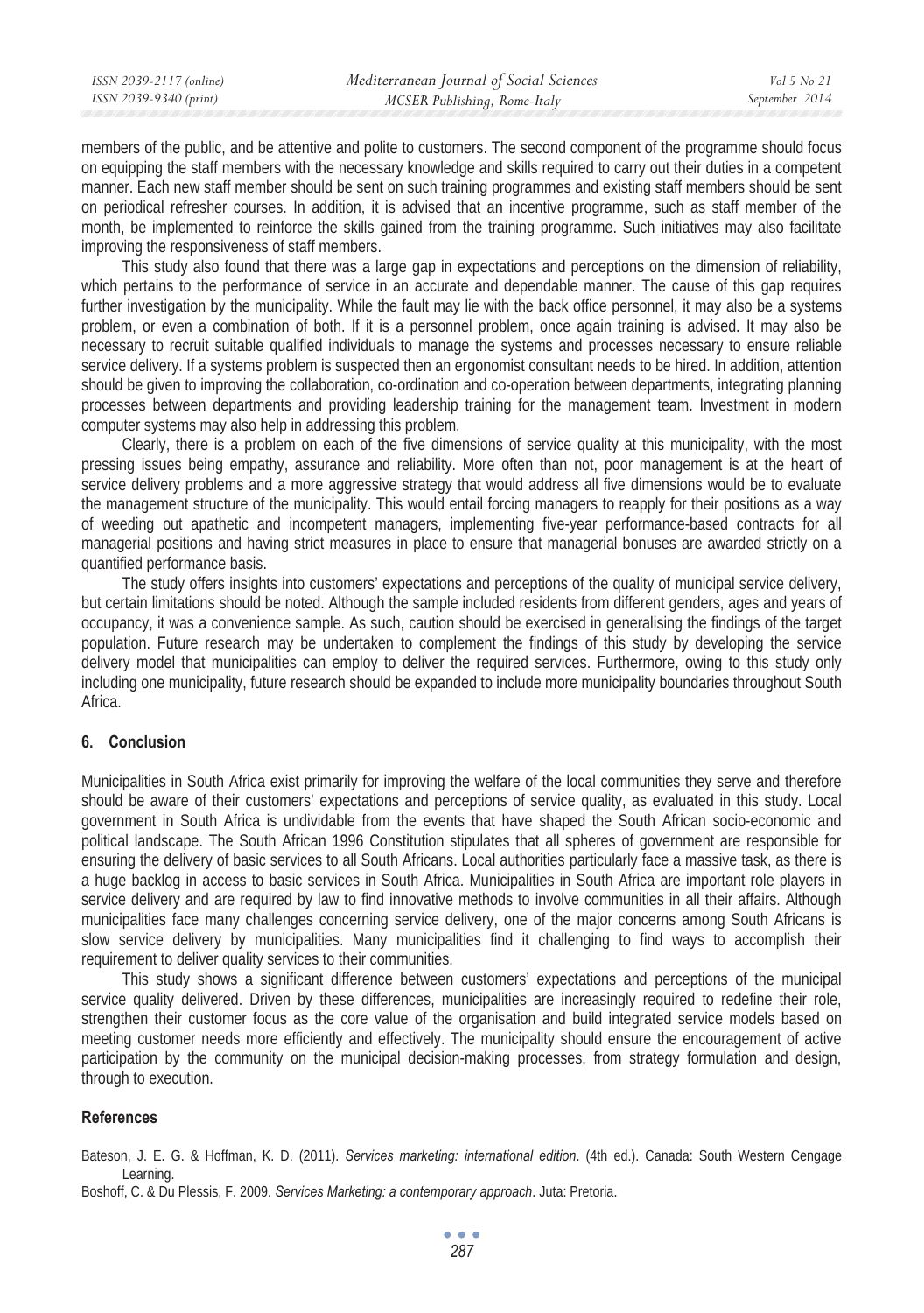- Boshoff, C. & Mazibuko, E. N. (2008). Measuring customer satisfaction with a municipality's waste management service: a preliminary instrument. *Management dynamics,* 17(2), 14-26.
- Clark, L. A. & Watson, D. (1995). Construct validity: basic issues in objective scale development. *Psychological assessment*, 7(3), 309- 316.
- Crick, A. P. & Spencer, A. (2011). Hospitality quality: new directions and new challenges. *International Journal of Contemporary Hospitality Management*, 23(4), 463-478.
- Curry, A. & Sinclair, E. (2002). Assessing the quality of physiotherapy services using SERVQUAL. *International Journal of Health Care Quality Assurance*, 15(5), 197-205.
- Curtis, D. (1999). Performance management for participatory democracy: thoughts on the transformation process in South African local government. *International Journal of Public Sector Management*, 12(3), 260-273.
- De Villiers, A. & Kalema, R. (2005). Challenges and opportunities for local government development with reference to the Polokwane Municipality in the Limpopo Province of South Africa. *Journal of Public Administration,* 40(1),78-90.
- Dorsch, J. J., Yasin, M. M. & Czuchry, A. (1997). Application of root cause analysis in a service delivery operational environment: a framework for implementation. *International Journal of Service Industry Management,* 8(4), 268-289.
- Du Plessis, P. J., Rousseau, G. G. & Blem, H. (1995). *Buyer behaviour: strategic marketing applications*. Halfway House: Southern Book Publishers.
- Farnham, D. & Horton, S. (1996). *Managing the new public services*. London: Macmillan Press.
- Fisk, R. P., Brown, S. W. & Bitner, M. J. (1993). Tracking the evolution of the services marketing literature. *Journal of Retailing,* 69(1), 61-103.
- Frost, F.A. & Kumar, M. (2000). INTSERVQUAL-an internal adaptation of the GAP-model in a large service organisation. *Journal of Service Marketing*, 14(5), 358-386.
- Grönroos, C. (2000). *Service management and marketing: a customer relationship approach*. (2nd ed.). New York: Wiley.
- Hemson, David, (2004). South Africa's poverty by numbers. *Mail and Guardian*. [Online] Available: http://mg.co.za/article/2004-06-24 south-africas-poverty-by-numbers (June 1, 2014).
- Jamal, A. & Anastasiadou, K. (2009). Investigating the effects of service quality dimensions and expertise on loyalty. *European Journal of Marketing,* 43(3), 398-420.
- Kotler, P. (2003). *Marketing management*. (11th ed.). Upper Saddle Riveer, New York: Prentice Hall.
- Malhotra, N. K. (2010). *Marketing research: an applied orientation*. (6th ed.). Upper Saddle River: Pearson.
- Muller, D. (2014). *The Local Government handbook*. (4th ed.). Mombray, South-Africa: Yes Media.
- Nealer, E. & Raga, K. (2007). Nature and extend of local governance in South Africa. *Journal of Public Administration: Conference proceedings,* 42(5), 171-182.
- Noone, B. M. & Namasivayam, K. (2010). Examining the application of six sigma in the service exchange. *Managing Service Quality*, 20(3), 273-293.
- Palmer, A. (2011). *Principal of services marketing*. (6th ed.). Berkshire: McGraw-Hill.
- Parasuraman, A., Zeithaml, V. A. & Berry, L. L. (1985). Conceptual model of service quality and its implications for future research. *Journal of marketing,* 49, 41-50*.*
- Parasuraman, A., Zeithaml, V.A. & Berry, L.L. (1988). SERVQUAL: a multiple-item scale for measuring perceptions of service quality. *Journal of Retailing*, 64(1), 12-40.
- Piercy, N. & Rich, N. (2009). Lean transformation in the pure service environment: the case of the call service centre. *International Journal of Operations and Production Management,* 29(1), 54-76*.*
- Robinson, S. (1999). Measuring service quality: current thinking and future requirements. *Journal of Marketing Intelligence and Planning,* 17(1), 21-32.
- Rodriguez, P. G., Vazquez Burguete, J.L., Vaughan, R. & Edwards, J. (2009). Quality dimensions in the public sector: municipal services and citizen's perception. *International Review on Public and Non-profit Marketing*, 6(1), 75-90.
- Pretorius, D. & Schurink, W. (2007). Enhancing service delivery in local government: the case of a District Municipality. *South African Journal of Human Resource Management*, 5(3), 19-29.
- Santos, J. (2002). From intangibility to tangibility on service quality perceptions: a comparison study between consumers and service providers in four service industries. *Managing Service Quality,* 12(5), 292-302.
- Sayeda, B., Rajendran, C. & Lokachari, P. S. (2010). An empirical study of total quality management in engineering educational institution of India: perspective of management. *Benchmarking: An International Journal,* 17(5), 728-767.
- Schacter, M. (2000). *Sub-Saharan Africa: lessons from experience in supporting sound governance*. Washington: World Bank Operations Evaluations Department Publications.
- Seth, N. & Deshmukh, S.G. (2005). Service quality models: a review. *International Journal of Quality and Reliability Management*, 22(9), 913-949.
- South Africa (Republic). (1998). *White Paper on Local Government, 1998*. Pretoria: Government Printer.
- South Africa (Republic). (1996). *Constitution of the Republic of South Africa Act, 1996* (Act No. 108 of 1996). Pretoria: Government Printer.
- Stevensson, G. (2004). Interactive service quality in service encounters: empirical illustration and models. *Managing Service Quality*. 14(4), 278-287.
- Theron, D. P., Bothma, C. H. & Du Toit M. N. (2003). *Focusing on customer service in Southern Africa*. Helderkruin: Red Pepper Books.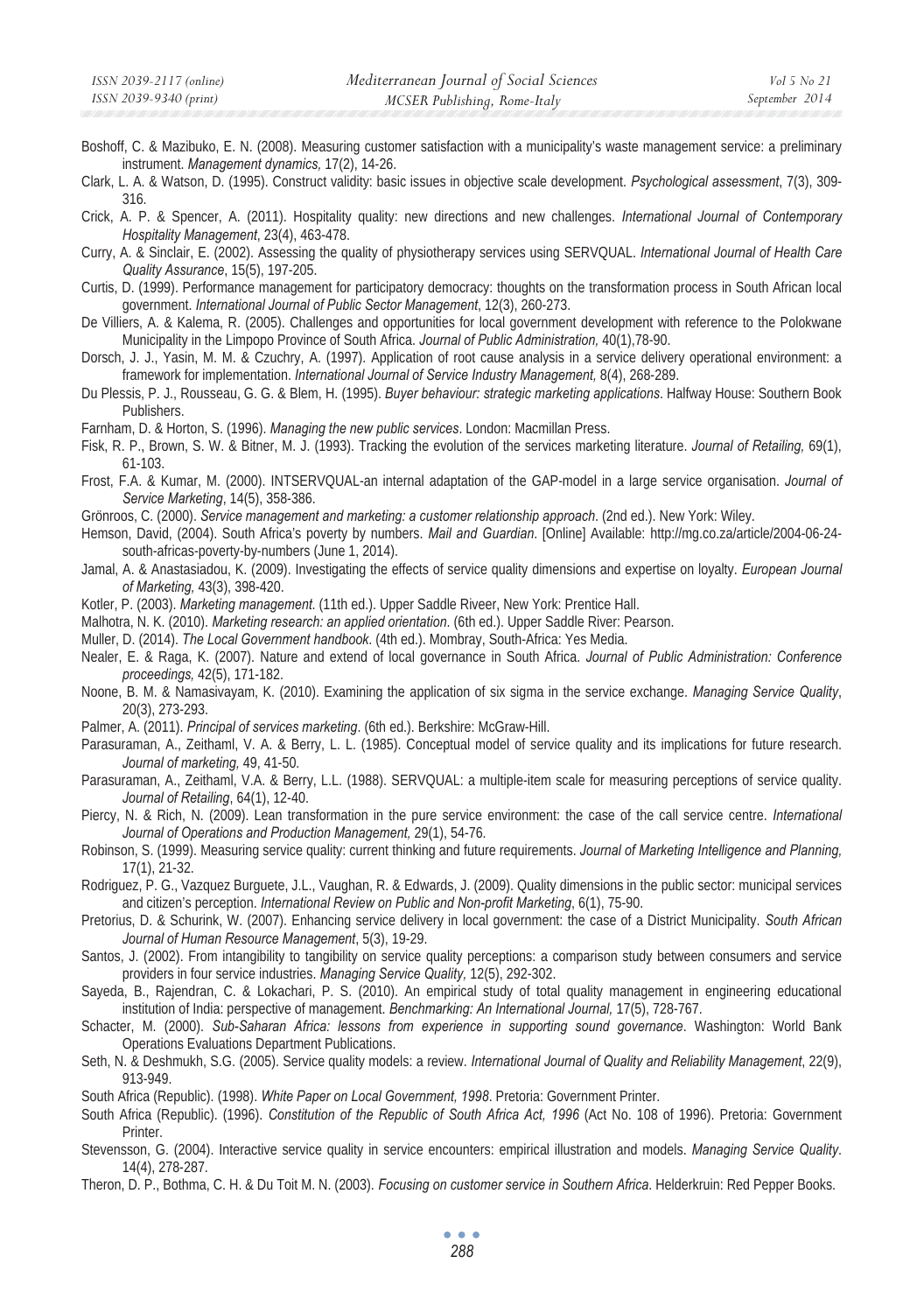| ISSN 2039-2117 (online) | Mediterranean Journal of Social Sciences | Vol 5 No 21    |
|-------------------------|------------------------------------------|----------------|
| ISSN 2039-9340 (print)  | MCSER Publishing, Rome-Italy             | September 2014 |

Van Der Waldt, G. (2004). *Managing performance in the public sector: concepts, considerations and challenges*. Paarl: Juta.

Van Der Wal, R. W. E., Pampallis, A. & Bond, C. (2002). Service quality in a cellular telecommunications company: a South African experience. *Managing Service Quality,* 12(5), 323-335.

Wang, Y., Hing-Po, L. & Yang, Y. (2004). An integrated framework for service quality. Customer value and satisfaction: evidence from China's telecommunication industry. *Information Systems Frontiers,* 6(4), 325-40.

Wilson, A., Zeithaml, V. A., Bitner, M. J. & Gremler, D. D. (2008). *Services marketing*. London: McGraw-Hill.

Wisniewski, M. (2001). Using SERVQUAL to assess customer satisfaction with public sector services. *Managing Service Quality,* 11(6), 380-388.

Woodruffe, H. (1995). *Services marketing: financial times*. Salford: Pitman Publishing.

Zeithaml, V. A., Parasuraman, A. & Berry, L. L. (1990). Delivering quality service: balancing customer perceptions and expectations. New York: Free Press.